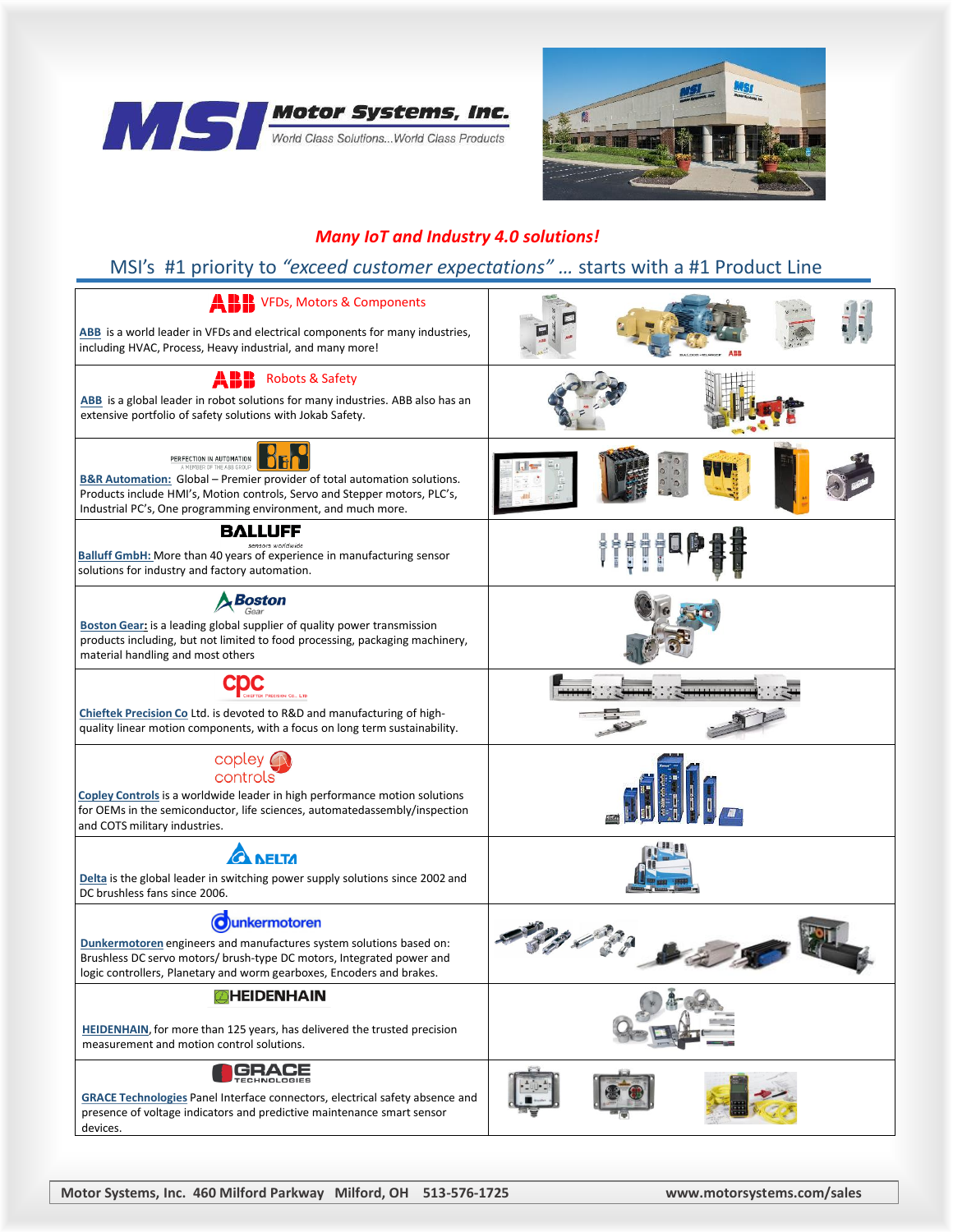# **MSI Products**



### MSI's #1 priority to *"exceed customer expectations" …* starts with a #1 Product Line